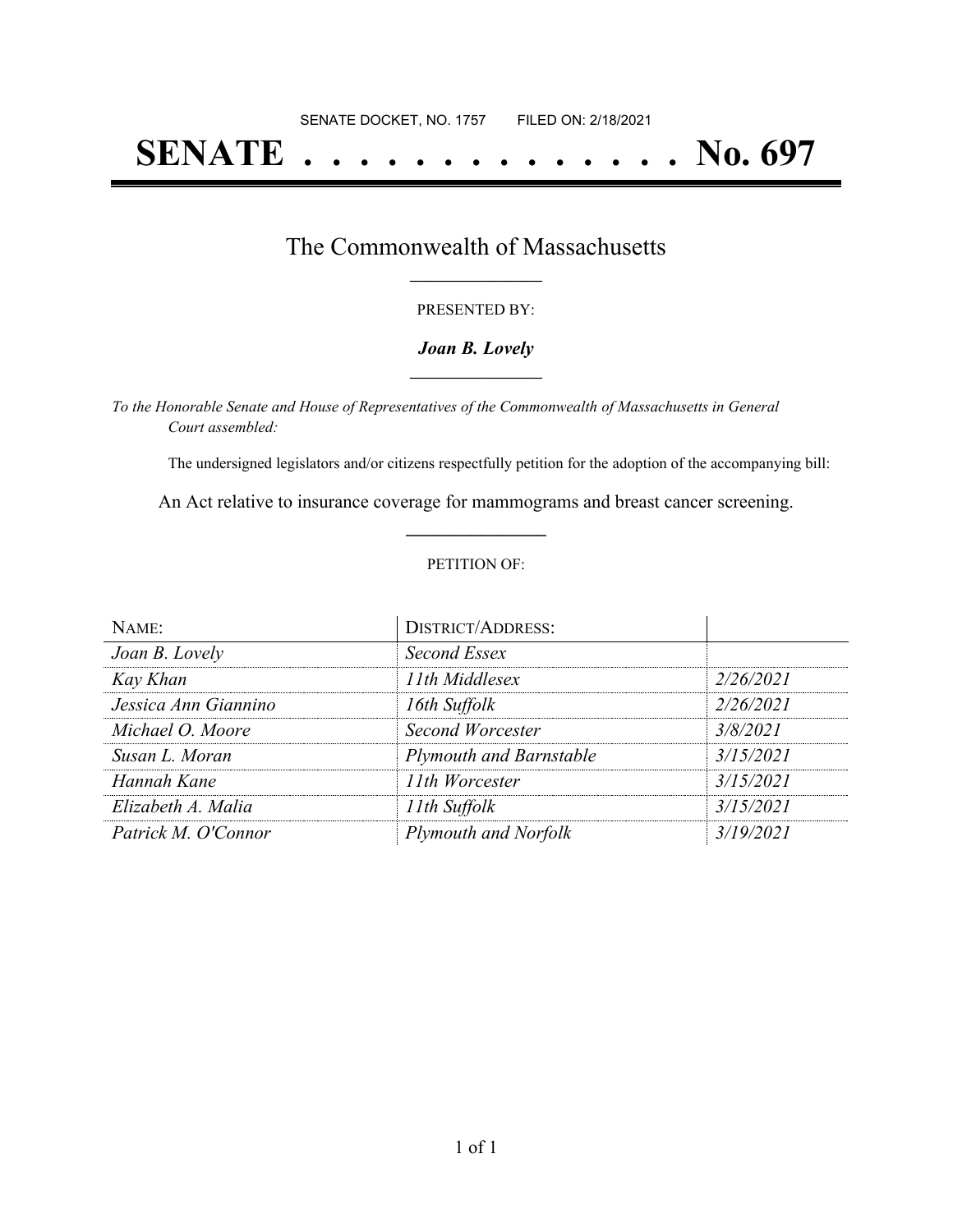# SENATE DOCKET, NO. 1757 FILED ON: 2/18/2021 **SENATE . . . . . . . . . . . . . . No. 697**

By Ms. Lovely, a petition (accompanied by bill, Senate, No. 697) of Joan B. Lovely, Kay Khan, Jessica Ann Giannino, Michael O. Moore and other members of the General Court for legislation relative to insurance coverage for mammograms and breast cancer screening. Financial Services.

### [SIMILAR MATTER FILED IN PREVIOUS SESSION SEE SENATE, NO. *616* OF 2019-2020.]

## The Commonwealth of Massachusetts

**In the One Hundred and Ninety-Second General Court (2021-2022) \_\_\_\_\_\_\_\_\_\_\_\_\_\_\_**

**\_\_\_\_\_\_\_\_\_\_\_\_\_\_\_**

An Act relative to insurance coverage for mammograms and breast cancer screening.

Be it enacted by the Senate and House of Representatives in General Court assembled, and by the authority *of the same, as follows:*

- 1 SECTION 1: Section 47G of chapter 175 of the General Laws, as appearing in the 2018
- 2 Official Edition, is hereby amended, in line 22, by striking the language after the word
- 3 "examination" and inserting in place thereof the following language:-

 : (1) said benefits shall provide for: (i) a baseline mammogram for women between the ages of thirty-five and forty and for a mammogram on an annual basis for women forty years of age or older; (ii) in the case of a woman under forty years of age who has a family history of breast cancer or other breast cancer risk factors, a mammogram examination at such age and intervals as deemed medically necessary by the woman's healthcare provider; (iii) diagnostic mammography and ultrasound evaluation of an entire breast or both breasts if the screening mammogram shows any abnormality where additional examination is deemed medically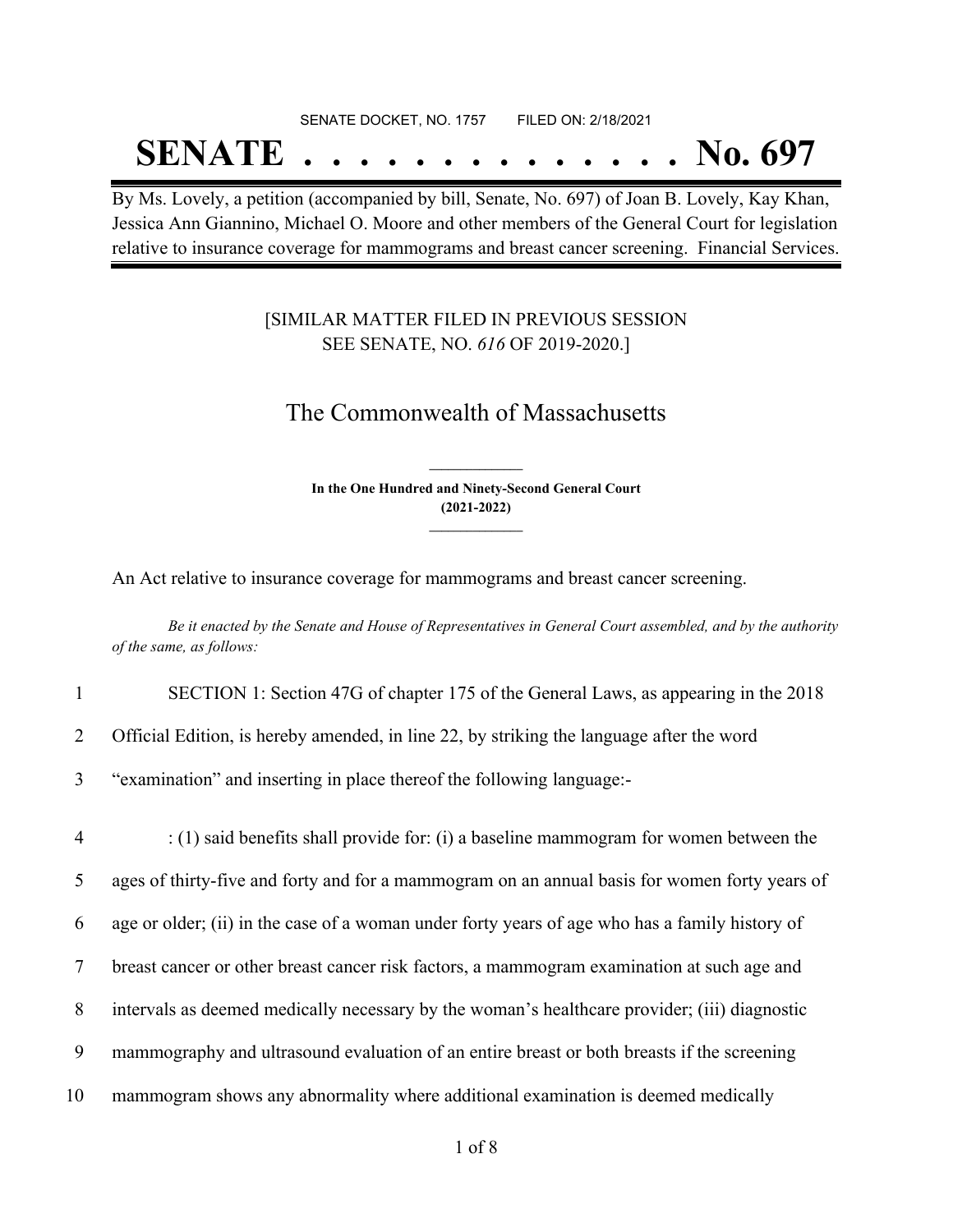necessary by the radiologist interpreting the screening mammogram if the patient presents with a symptom including, but not limited to, palpable lump, pain, or discharge, or if deemed clinically necessary based on prior diagnostic imaging; (iv) screening breast ultrasound or screening breast magnetic resonance imaging examination if the patient is deemed to be at increased lifetime risk for breast cancer (defined as greater than a 20% lifetime risk by established risk models) or has additional risk factors for breast cancer including, but not limited to, family history, prior personal history of breast cancer, positive genetic testing, heterogeneously or extremely dense breast tissue based on the Breast Imaging Reporting and Data System established by the American College of Radiology, or other combination of risk factors as determined by the patient's healthcare provider; (v) a diagnostic mammogram, diagnostic breast ultrasound evaluation or breast magnetic resonance imaging scan if the patient has a history of breast cancer; (vi) magnetic resonance imaging in place of, or in addition to, a mammogram when a mammogram is unable to detect cancers due to insufficient breast tissue as ordered by a patient's physician. Said benefits shall be exempt from any co-payment, co-insurance, deductible or dollar limit provisions in a policy or contract. Providers of healthcare services specified under this section shall be reimbursed at rates accurately reflecting the resource costs specific to each modality, including any increased resource cost.

 (2) For purposes of this section, "screening mammogram" means a radiologic procedure that is provided to an asymptomatic woman for the purpose of early detection of breast cancer. This includes digital mammography and digital breast tomosynthesis. Digital breast tomosynthesis means a radiologic procedure that involves the acquisition of projection images over the stationary breast to produce cross-sectional digital images of the breast with standard two-dimensional radiographic views. Diagnostic examinations for breast cancer means a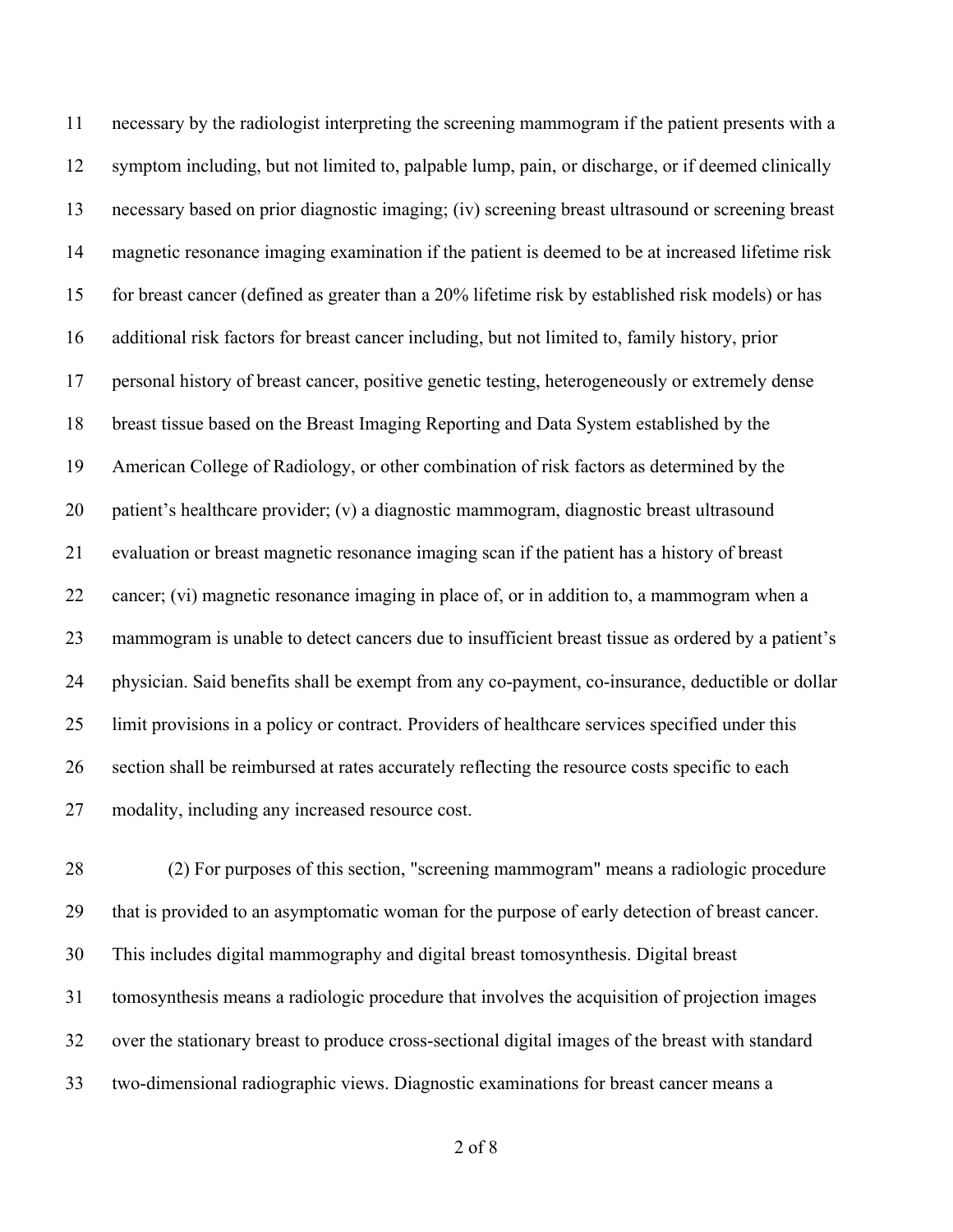medically necessary and appropriate examination for breast cancer to evaluate the abnormality in the breast that is seen or suspected from a screening examination for breast cancer, detected by another means of examination, recommended based upon prior diagnostic evaluation, or suspected based on the medical history or family medical history of the individual.

 Section 2: Section 110 of Chapter 175 of the General Laws, as appearing in the 2018 Official Edition, is hereby amended, in line 368, by striking the language after the word "examination" and inserting in place thereof the following language:-

 : (1) said benefits shall provide for: (i) a baseline mammogram for women between the ages of thirty-five and forty and for a mammogram on an annual basis for women forty years of age or older; (ii) in the case of a woman under forty years of age who has a family history of breast cancer or other breast cancer risk factors, a mammogram examination at such age and intervals as deemed medically necessary by the woman's healthcare provider; (iii) diagnostic mammography and ultrasound evaluation of an entire breast or both breasts if the screening mammogram shows any abnormality where additional examination is deemed medically necessary by the radiologist interpreting the screening mammogram if the patient presents with a symptom including, but not limited to, palpable lump, pain, or discharge, or if deemed clinically necessary based on prior diagnostic imaging; (iv) screening breast ultrasound or screening breast magnetic resonance imaging examination if the patient is deemed to be at increased lifetime risk for breast cancer (defined as greater than a 20% lifetime risk by established risk models) or has additional risk factors for breast cancer including, but not limited to, family history, prior personal history of breast cancer, positive genetic testing, heterogeneously or extremely dense breast tissue based on the Breast Imaging Reporting and Data System established by the American College of Radiology, or other combination of risk factors as determined by the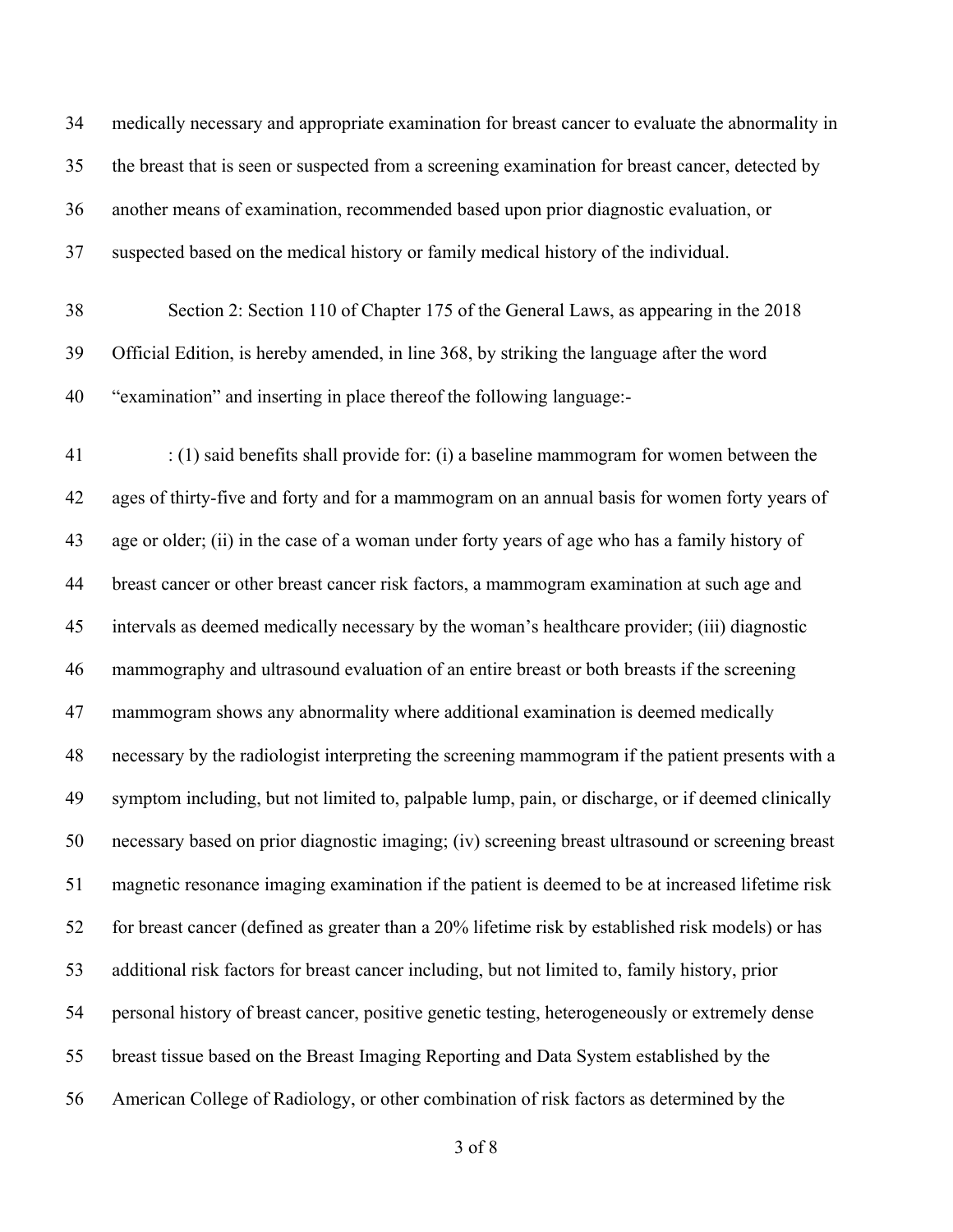patient's healthcare provider; (v) a diagnostic mammogram, diagnostic breast ultrasound evaluation or breast magnetic resonance imaging scan if the patient has a history of breast cancer; (vi) magnetic resonance imaging in place of, or in addition to, a mammogram when a mammogram is unable to detect cancers due to insufficient breast tissue as ordered by a patient's physician. Said benefits shall be exempt from any co-payment, co-insurance, deductible or dollar limit provisions in a policy or contract. Providers of healthcare services specified under this section shall be reimbursed at rates accurately reflecting the resource costs specific to each modality, including any increased resource cost.

 (2) For purposes of this section, "screening mammogram" means a radiologic procedure that is provided to an asymptomatic woman for the purpose of early detection of breast cancer. This includes digital mammography and digital breast tomosynthesis. Digital breast tomosynthesis means a radiologic procedure that involves the acquisition of projection images over the stationary breast to produce cross-sectional digital images of the breast with standard two-dimensional radiographic views. Diagnostic examinations for breast cancer means a medically necessary and appropriate examination for breast cancer to evaluate the abnormality in the breast that is seen or suspected from a screening examination for breast cancer, detected by another means of examination, recommended based upon prior diagnostic evaluation, or suspected based on the medical history or family medical history of the individual. Section 3: Section 8J of Chapter 176A of the General Laws, as appearing in the 2018

"examination" and inserting in place thereof the following language:-

Official Edition, is hereby amended, in line 13, by striking the language after the word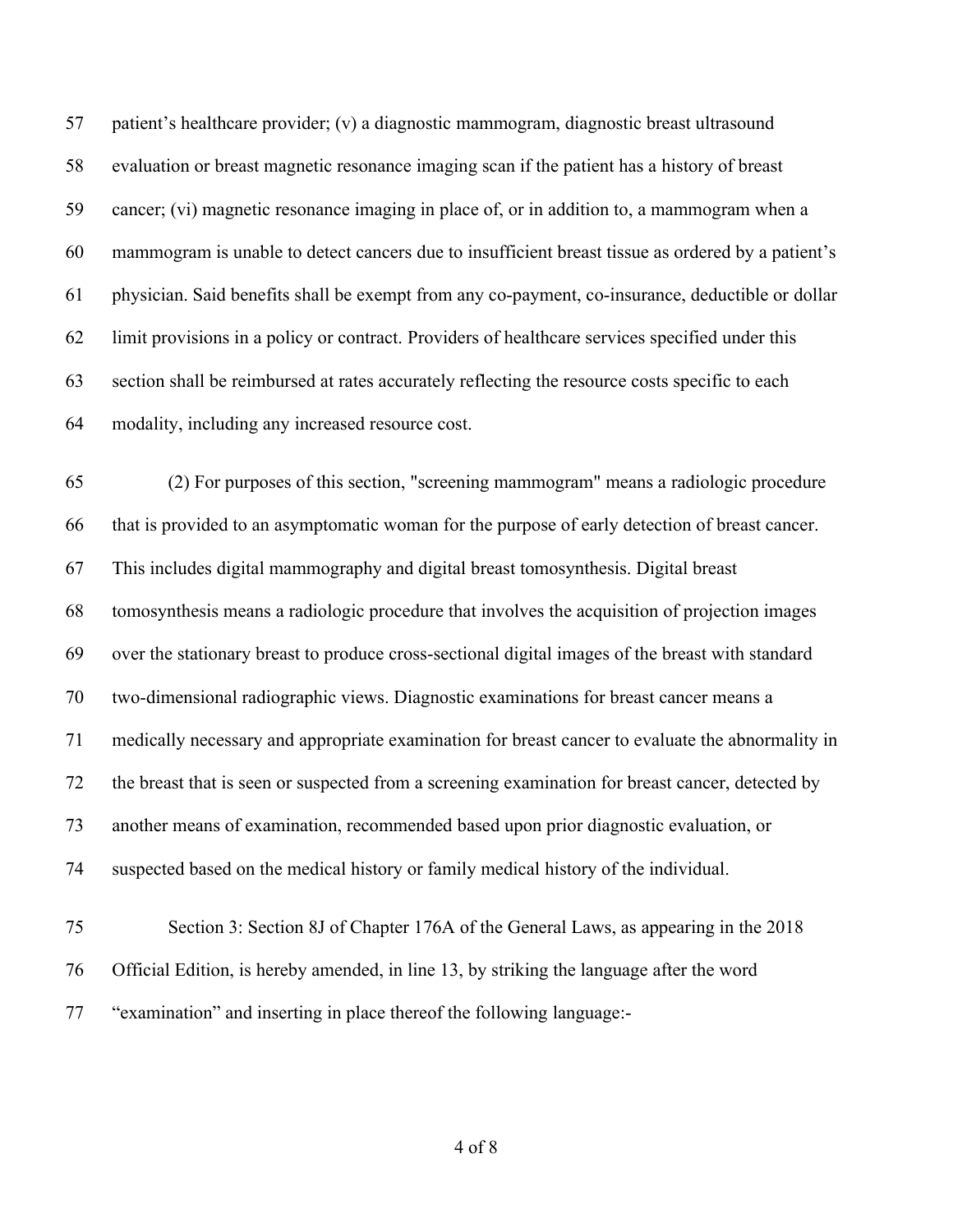: (1) said benefits shall provide for: (i) a baseline mammogram for women between the ages of thirty-five and forty and for a mammogram on an annual basis for women forty years of age or older; (ii) in the case of a woman under forty years of age who has a family history of breast cancer or other breast cancer risk factors, a mammogram examination at such age and intervals as deemed medically necessary by the woman's healthcare provider; (iii) diagnostic mammography and ultrasound evaluation of an entire breast or both breasts if the screening mammogram shows any abnormality where additional examination is deemed medically necessary by the radiologist interpreting the screening mammogram if the patient presents with a symptom including, but not limited to, palpable lump, pain, or discharge, or if deemed clinically necessary based on prior diagnostic imaging; (iv) screening breast ultrasound or screening breast magnetic resonance imaging examination if the patient is deemed to be at increased lifetime risk for breast cancer (defined as greater than a 20% lifetime risk by established risk models) or has additional risk factors for breast cancer including, but not limited to, family history, prior personal history of breast cancer, positive genetic testing, heterogeneously or extremely dense breast tissue based on the Breast Imaging Reporting and Data System established by the American College of Radiology, or other combination of risk factors as determined by the patient's healthcare provider; (v) a diagnostic mammogram, diagnostic breast ultrasound evaluation or breast magnetic resonance imaging scan if the patient has a history of breast cancer; (vi) magnetic resonance imaging in place of, or in addition to, a mammogram when a mammogram is unable to detect cancers due to insufficient breast tissue as ordered by a patient's physician. Said benefits shall be exempt from any co-payment, co-insurance, deductible or dollar limit provisions in a policy or contract. Providers of healthcare services specified under this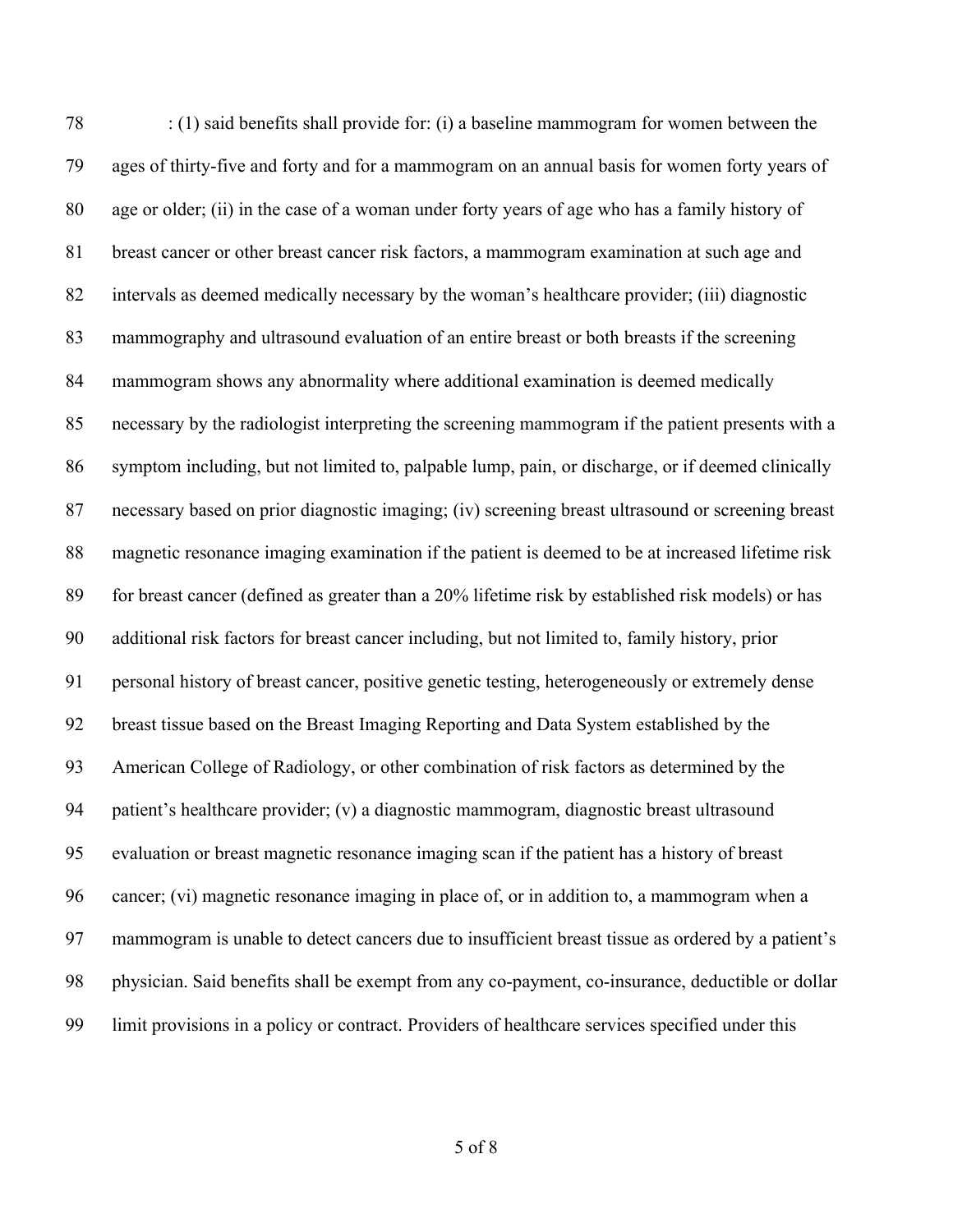section shall be reimbursed at rates accurately reflecting the resource costs specific to each modality, including any increased resource cost.

 (2) For purposes of this section, "screening mammogram" means a radiologic procedure that is provided to an asymptomatic woman for the purpose of early detection of breast cancer. This includes digital mammography and digital breast tomosynthesis. Digital breast tomosynthesis means a radiologic procedure that involves the acquisition of projection images over the stationary breast to produce cross-sectional digital images of the breast with standard two-dimensional radiographic views. Diagnostic examinations for breast cancer means a medically necessary and appropriate examination for breast cancer to evaluate the abnormality in the breast that is seen or suspected from a screening examination for breast cancer, detected by another means of examination, recommended based upon prior diagnostic evaluation, or suspected based on the medical history or family medical history of the individual. Section 4: Section 4I of Chapter 176B of the General Laws, as appearing in the 2018 Official Edition, is hereby amended, in line 13, by striking the language after the word "examination" and inserting in place thereof the following language:-

 : (1) said benefits shall provide for: (i) a baseline mammogram for women between the ages of thirty-five and forty and for a mammogram on an annual basis for women forty years of age or older; (ii) in the case of a woman under forty years of age who has a family history of breast cancer or other breast cancer risk factors, a mammogram examination at such age and intervals as deemed medically necessary by the woman's healthcare provider; (iii) diagnostic mammography and ultrasound evaluation of an entire breast or both breasts if the screening mammogram shows any abnormality where additional examination is deemed medically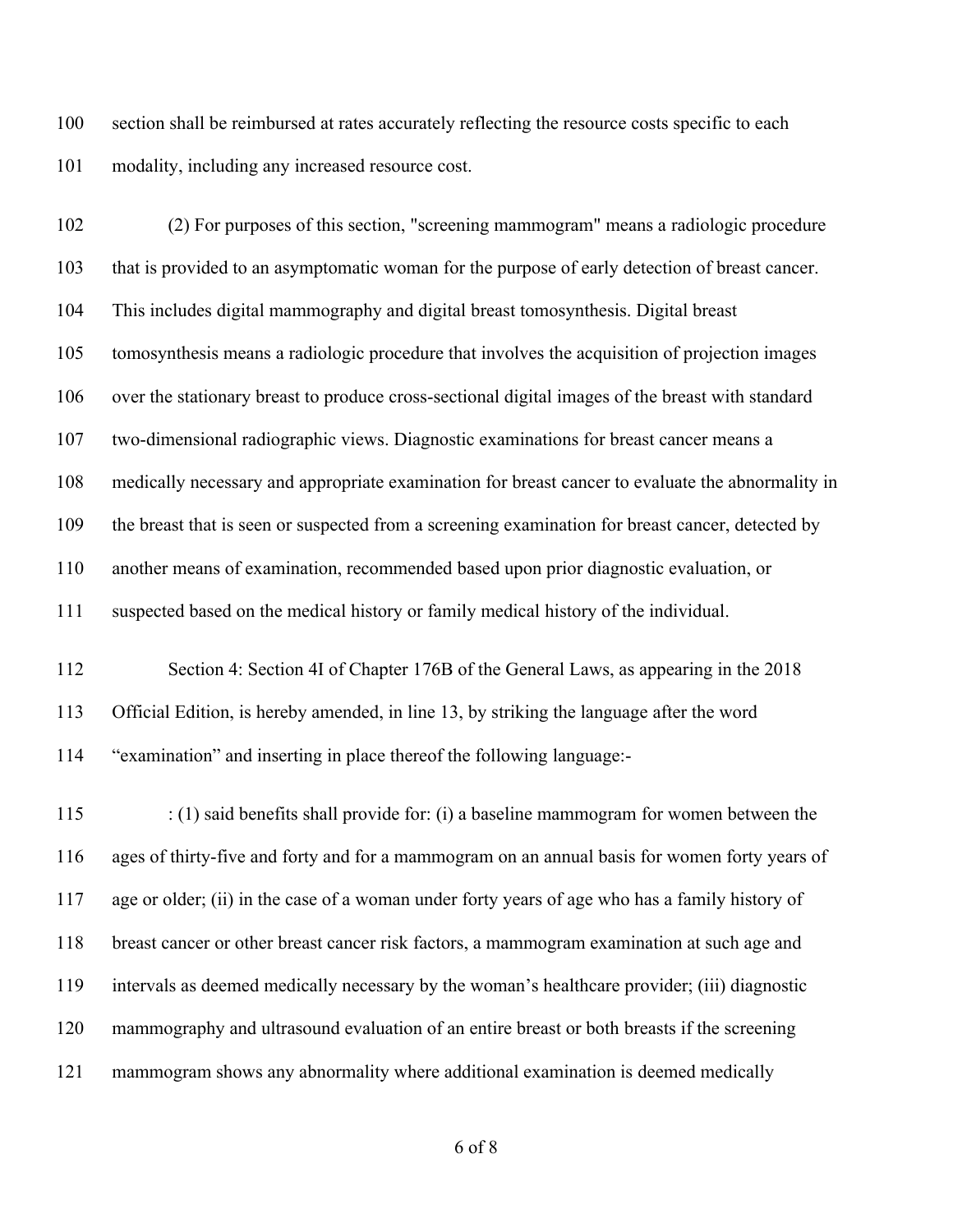necessary by the radiologist interpreting the screening mammogram if the patient presents with a symptom including, but not limited to, palpable lump, pain, or discharge, or if deemed clinically necessary based on prior diagnostic imaging; (iv) screening breast ultrasound or screening breast magnetic resonance imaging examination if the patient is deemed to be at increased lifetime risk for breast cancer (defined as greater than a 20% lifetime risk by established risk models) or has additional risk factors for breast cancer including, but not limited to, family history, prior personal history of breast cancer, positive genetic testing, heterogeneously or extremely dense breast tissue based on the Breast Imaging Reporting and Data System established by the American College of Radiology, or other combination of risk factors as determined by the patient's healthcare provider; (v) a diagnostic mammogram, diagnostic breast ultrasound evaluation or breast magnetic resonance imaging scan if the patient has a history of breast cancer; (vi) magnetic resonance imaging in place of, or in addition to, a mammogram when a mammogram is unable to detect cancers due to insufficient breast tissue as ordered by a patient's physician. Said benefits shall be exempt from any co-payment, co-insurance, deductible or dollar limit provisions in a policy or contract. Providers of healthcare services specified under this section shall be reimbursed at rates accurately reflecting the resource costs specific to each modality, including any increased resource cost.

 (2) For purposes of this section, "screening mammogram" means a radiologic procedure that is provided to an asymptomatic woman for the purpose of early detection of breast cancer. This includes digital mammography and digital breast tomosynthesis. Digital breast tomosynthesis means a radiologic procedure that involves the acquisition of projection images over the stationary breast to produce cross-sectional digital images of the breast with standard two-dimensional radiographic views. Diagnostic examinations for breast cancer means a